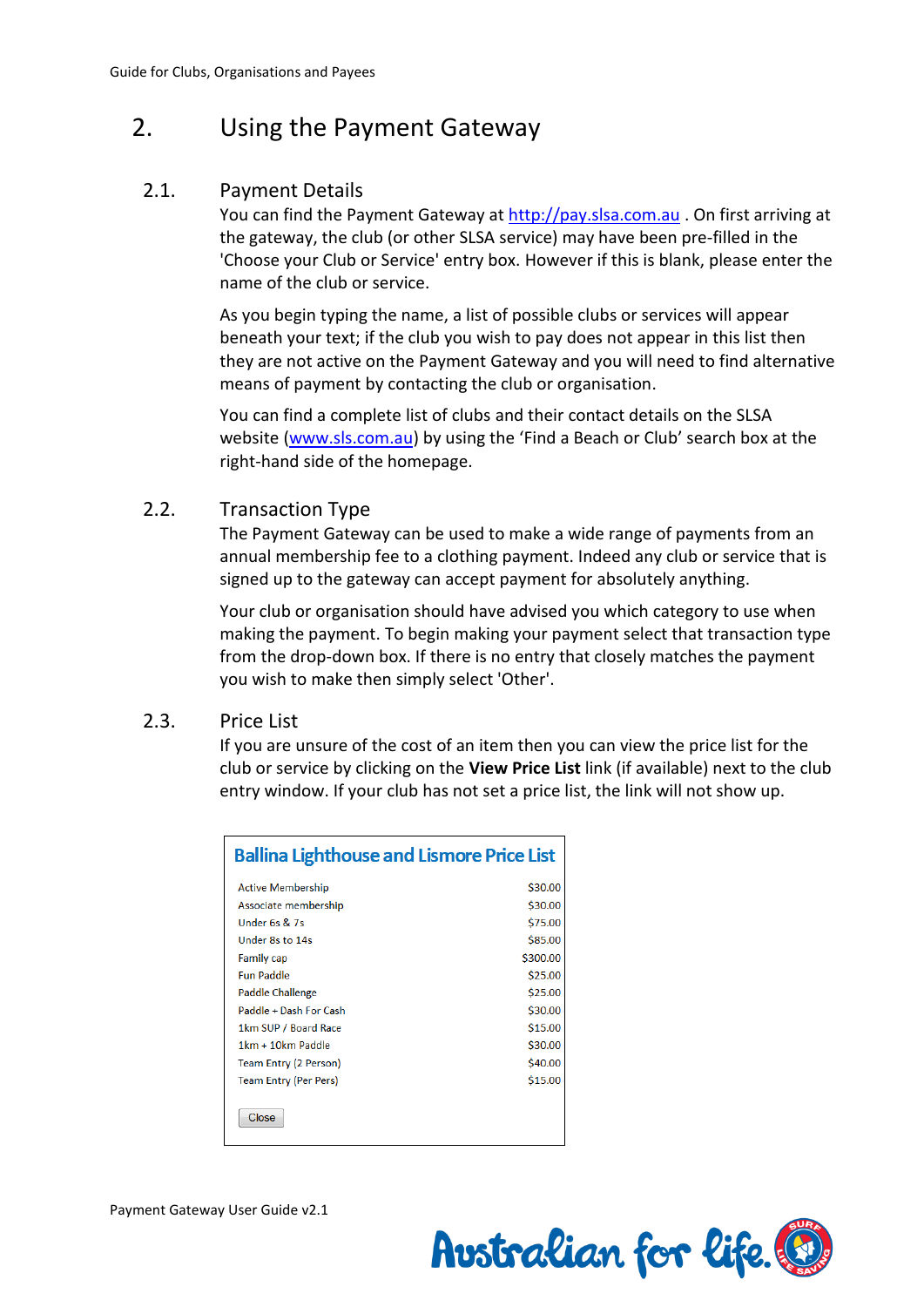# 2.4. Meaningful Payment Details

The Payment Details window is a text entry box in which you enter information that identifies you as the payee, along with anything else you wish the club or service to know. Some example entries:

- Yvette Rutherford Active Club Membership Fee 2010/2011 season
- Smith Family Membership Payment for Grant, Yvette and Trent
- State Accommodation Payment
- Yvette Rutherford Donation to club for rescuing my daughter from a rip

Everything you enter into the text box will be included in the details sent to the club after your credit card payment has been approved.

|                                                                                                                                                                                                                                                                                                                                             | <b>Surf Life Saving - Payment Gateway</b>      |                                                       |               | Donate to SLSA   Back to SLS Website |
|---------------------------------------------------------------------------------------------------------------------------------------------------------------------------------------------------------------------------------------------------------------------------------------------------------------------------------------------|------------------------------------------------|-------------------------------------------------------|---------------|--------------------------------------|
|                                                                                                                                                                                                                                                                                                                                             |                                                |                                                       |               |                                      |
| <b>Online Payments</b>                                                                                                                                                                                                                                                                                                                      |                                                |                                                       |               |                                      |
| Step 1 of 4 - Enter payment details<br>As some clubs/entities may not participate in the Payment Gateway, you can only pay the entities available below. If the<br>name does not appear when you type in your required club/entity, you must contact them for alternative payment<br>options, please do not pay Surf Life Saving Australia. |                                                |                                                       |               |                                      |
| <b>Choose your Club or Service:</b>                                                                                                                                                                                                                                                                                                         | South Maroubra                                 | <b>View Price List</b>                                |               |                                      |
| Transaction Type (?)                                                                                                                                                                                                                                                                                                                        | Complete name / Meaningful payment details (?) |                                                       |               | Amount<br>(?)<br>GST Inc. (\$dd.cc)  |
| Membership fee<br>٠                                                                                                                                                                                                                                                                                                                         |                                                | Family payment for Yvette, Grant and Trent Rutherford |               | \$200.00                             |
| ٠                                                                                                                                                                                                                                                                                                                                           |                                                |                                                       |               | Ś.                                   |
| ٠                                                                                                                                                                                                                                                                                                                                           |                                                |                                                       |               | \$                                   |
| ÷                                                                                                                                                                                                                                                                                                                                           |                                                |                                                       |               | Ś                                    |
| ۰                                                                                                                                                                                                                                                                                                                                           |                                                |                                                       |               | Ś                                    |
|                                                                                                                                                                                                                                                                                                                                             |                                                |                                                       | <b>Total:</b> | \$200.00                             |
|                                                                                                                                                                                                                                                                                                                                             |                                                | Your contact details:                                 |               | <b>Email for Receipt (Optional):</b> |
| Payer's Name:                                                                                                                                                                                                                                                                                                                               |                                                |                                                       |               |                                      |

#### 2.5. Amount

Enter the dollar amount (including GST) of the item you are purchasing. If you are purchasing more than one item, such as a membership fee, a course fee and an item of clothing, then enter each item on its own line. You can enter up to five different items in the one transaction.

## 2.6. Personal Details

In the three boxes at the bottom of the screen, enter your name, contact details (usually a mobile phone number) and a valid email address that you would like the receipt sent to. Please ensure that you enter your email address carefully as the receipt will only be sent once. After entering your email address, click the Submit button.